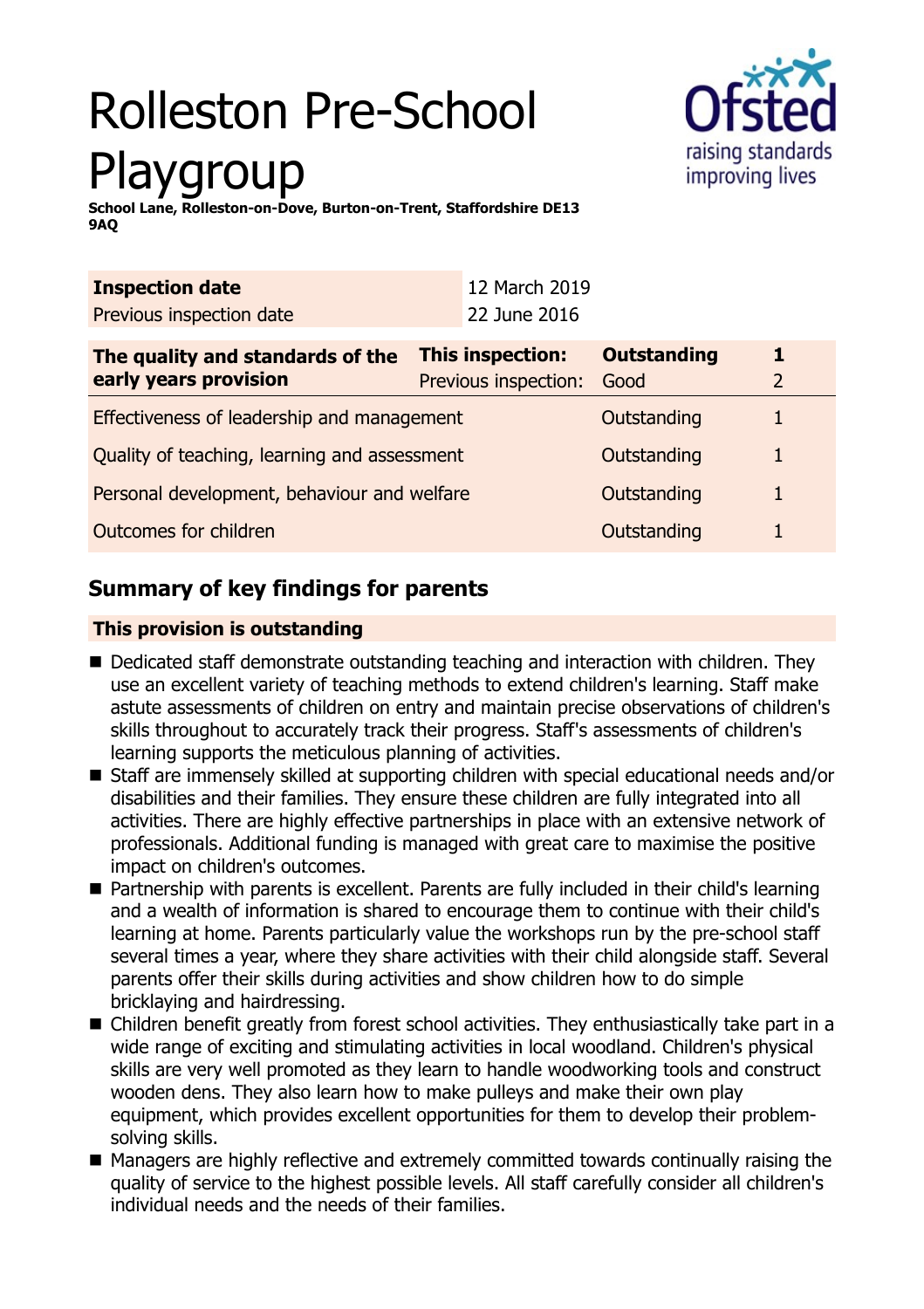## **What the setting needs to do to improve further**

### **To further improve the quality of the early years provision the provider should:**

 $\blacksquare$  continue to extend the excellent links with schools to further enhance the transition experience for children moving on to school.

#### **Inspection activities**

- $\blacksquare$  The inspector observed the quality of teaching during activities indoors and outside. She assessed the impact this has on children's learning.
- The inspector completed joint observations of children's activities with the pre-school manager.
- $\blacksquare$  The inspector held a meeting with the pre-school manager.
- The inspector looked at relevant documentation, such as children's records, the preschool's action plan and evidence of the suitability of staff working in the pre-school.
- The inspector spoke to parents and discussed their views and opinions of the setting.

#### **Inspector** Susan Rogers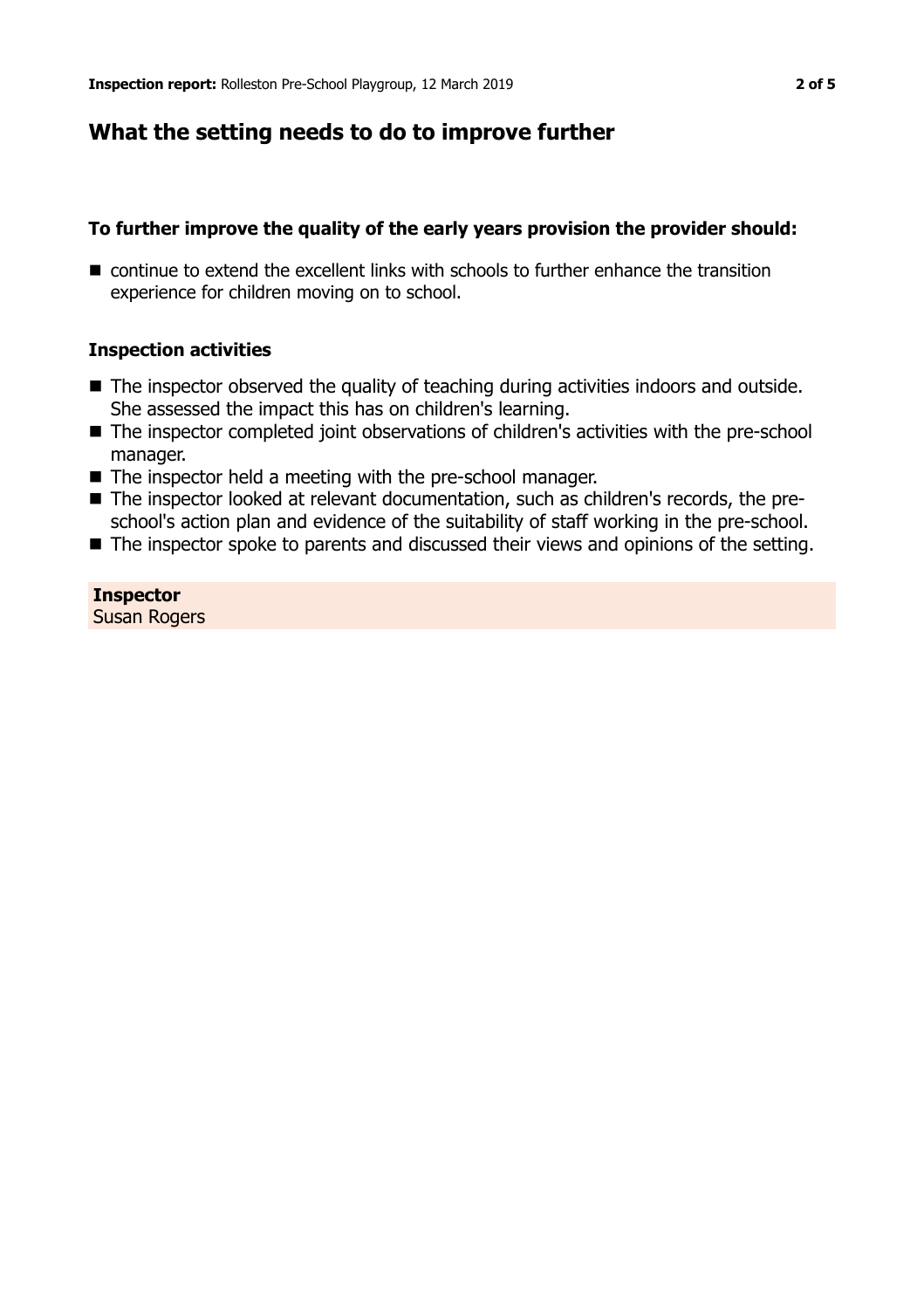# **Inspection findings**

## **Effectiveness of leadership and management is outstanding**

Managers and staff are inspirational and encourage high aspirations for all children throughout the pre-school. For example, they currently plan to further extend the highly successful partnership with local schools, so that children will continue to be exceptionally well prepared for their transitions to school. The arrangements for safeguarding are effective. Staff are very secure in how to respond should they have concerns regarding a child's welfare. Managers ensure there are high quality opportunities for staff to progress in their professional development. Training for staff is very carefully selected to both keep their knowledge up to date and meet children's interests or specific needs. Therefore, staff continue to develop their excellent teaching skills.

## **Quality of teaching, learning and assessment is outstanding**

Staff rapidly respond to children's individual experiences and interests to ensure resources capture their imaginations. For example, staff provide excellent support for children's early investigative skills. They instigate discussions and conversations that encourage children to look at their activities more closely. When a group of children investigate what happens when it rains, they discuss which containers can collect rain and which ones cannot. After the activity, children proudly share their drawings of what they did and discuss this with their friends during a whole-group activity. This promotes children's confidence and their ability to speak in front of others. Staff successfully promote all areas of mathematics. Children are encouraged to understand the concept of number through comparing volume and size, and calculating how many children line up to go indoors. Staff also promote literacy very well. Children listen avidly at story time. Staff are immensely skilled at promoting children's sense of awe and wonder. They are greatly inspired by how staff tell the story and offer many suggestions about how a problem can be solved before the story ends.

## **Personal development, behaviour and welfare are outstanding**

Staff help children with innovative strategies to support their well-being and confidence. Staff are highly attentive to children's individual healthcare needs and seek out additional training and skills so they can fully and safely support children. Children become exceptionally self-reliant. They develop excellent levels of independence and proudly help with the pre-school routines such as tidying away toys and resources. Children's behaviour is exemplary at all times and they form firm friendships. They are eager to help others and demonstrate kindness and sensitivity towards others in their community and the wider world.

## **Outcomes for children are outstanding**

All children make rapid progress. Children are very confident. They are eager and highly enthusiastic learners. They engage in a wide variety of enjoyable activities that capture their interests. Children gain excellent mathematical skills in number. For example, most children recognise numerals and they can subtract from and add to numbers. Children also gain excellent skills in writing. For example, most children can write their own name. Children gain superb skills for their future learning and their move on to school.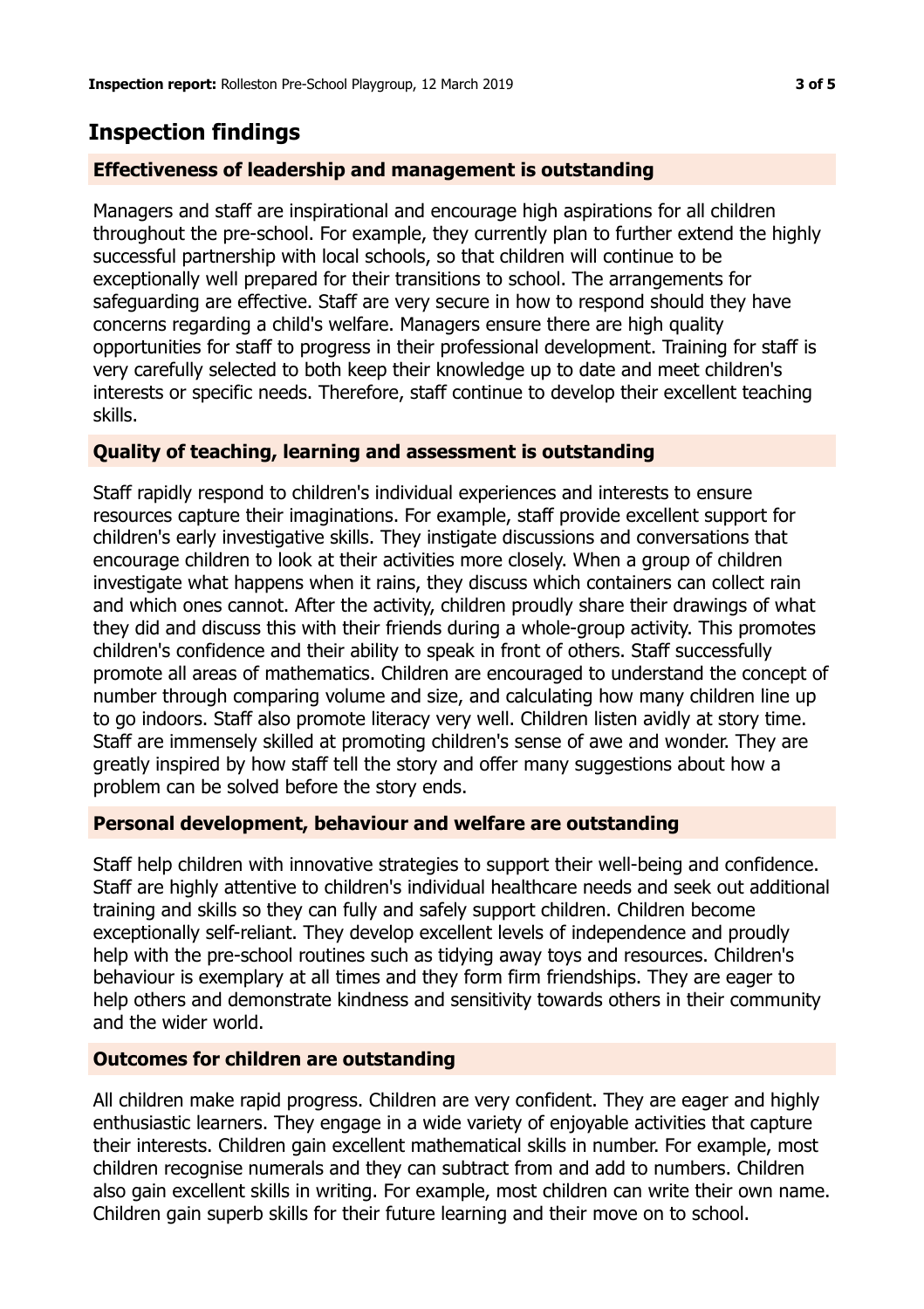## **Setting details**

| Unique reference number                             | 218214                                                                               |  |
|-----------------------------------------------------|--------------------------------------------------------------------------------------|--|
| <b>Local authority</b>                              | <b>Staffordshire</b>                                                                 |  |
| <b>Inspection number</b>                            | 10072565                                                                             |  |
| <b>Type of provision</b>                            | Childcare on non-domestic premises                                                   |  |
| <b>Registers</b>                                    | Early Years Register, Compulsory Childcare<br>Register, Voluntary Childcare Register |  |
| Day care type                                       | Full day care                                                                        |  |
| Age range of children                               | $2 - 5$                                                                              |  |
| <b>Total number of places</b>                       | 24                                                                                   |  |
| Number of children on roll                          | 39                                                                                   |  |
| Name of registered person                           | Rolleston Pre School Playgroup & Toddlers<br>Committee                               |  |
| <b>Registered person unique</b><br>reference number | RP908699                                                                             |  |
| <b>Date of previous inspection</b>                  | 22 June 2016                                                                         |  |
| <b>Telephone number</b>                             | 01283 247523                                                                         |  |

Rolleston Pre-School Playgroup was registered in 1992. The pre-school employs eight members of childcare staff. Of these, two have early years professional status and two staff have qualified teacher status. One member of staff has an appropriate early years qualification at level 4, two staff have a level 3 qualification and one member of staff is qualified to level 2. The pre-school opens Monday to Friday during term time. Sessions are from 9am to 3.30pm. The pre-school provides funded early education for two-, threeand four-year-old children.

This inspection was carried out by Ofsted under sections 49 and 50 of the Childcare Act 2006 on the quality and standards of provision that is registered on the Early Years Register. The registered person must ensure that this provision complies with the statutory framework for children's learning, development and care, known as the early years foundation stage.

Any complaints about the inspection or the report should be made following the procedures set out in the guidance Complaints procedure: raising concerns and making complaints about Ofsted, which is available from Ofsted's website: www.ofsted.gov.uk. If you would like Ofsted to send you a copy of the guidance, please telephone 0300 123 4234, or email [enquiries@ofsted.gov.uk.](mailto:enquiries@ofsted.gov.uk)